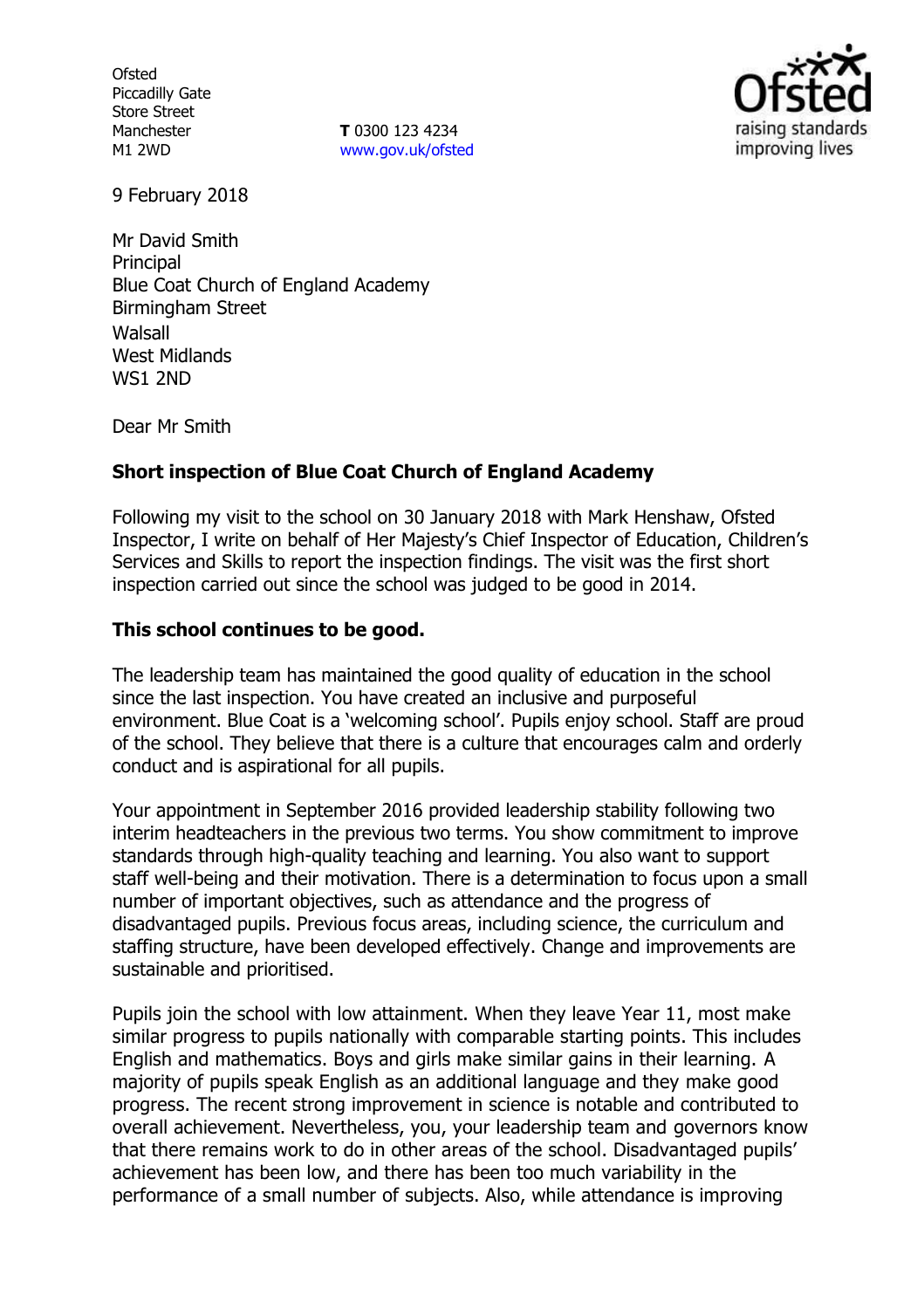

for all groups of pupils, some pupils have long-term absences which limit their success.

Some of your families at school are transient and this results in their high mobility. For example, in 2016/2017 over 30 pupils left the school, the majority to move to other parts of the country or abroad. Some of these pupils were in their final GCSE years. You and your staff manage this well, although it does have an impact on outcomes and attendance figures.

You, your team and governors display commitment to the school. You understand its strengths and what needs to improve. You address areas of current concerns, while dealing with issues identified in the previous inspection. For example, you acted on inspectors' advice to improve the quality of data used by leaders, and to provide wider opportunities for sixth-form students, including work experience. The school has continued to improve. There is clear direction, shared purpose and a strong sense of community.

Grounded in Christian values, the school is welcoming to pupils of all faiths or none. A friendly atmosphere is evident, including in how pupils treat one another in lessons and at social times. Positive relationships are also seen between pupils and staff. Pupils are polite to visitors and speak highly of their school community. Older pupils note improvements in recent years, particularly in teaching quality. All pupils spoken to, and all staff who replied to Ofsted's survey, are unanimous that the school is a safe environment. Parents and carers value what you provide. This is shown by pupil numbers increasing and that there is now a waiting list for places.

Governors are crucial in both supporting and challenging leaders. Very well led by a wise chair, governors are knowledgeable about the school and ambitious to see continued improvements. Most governors saw the period of leadership instability and want to ensure that this does not happen again. Governors and leaders are well supported in their work. This includes a safeguarding governor who is in full control of her brief. There is close work with a capable school improvement partner commissioned by the sponsors, the Church of England Central Education Trust and Holte School, from St Chad's Academy Trust.

Pupils' well-being is at the heart of your work. During this inspection, the school held one of its regular 'personal development days'. Teachers and local community representatives, including the police, deliver lessons and workshops. These include sessions on keeping safe, opportunities for volunteering, understanding current affairs and the legal system, money management and study skills. Pupils' engagement in these learning activities was evident. Materials provided by teachers were well matched to pupils' abilities and interests. Inspectors observed literacy and numeracy lessons during tutor periods. Time was used well and pupils were fully involved.

Productive partnerships with other schools are well developed. You work with primary schools, looking at their curriculum, sharing training and discussing how best to support vulnerable pupils and families. Primary schools use your resources, including the 'Success Centre' and computer suite. Expertise is shared with other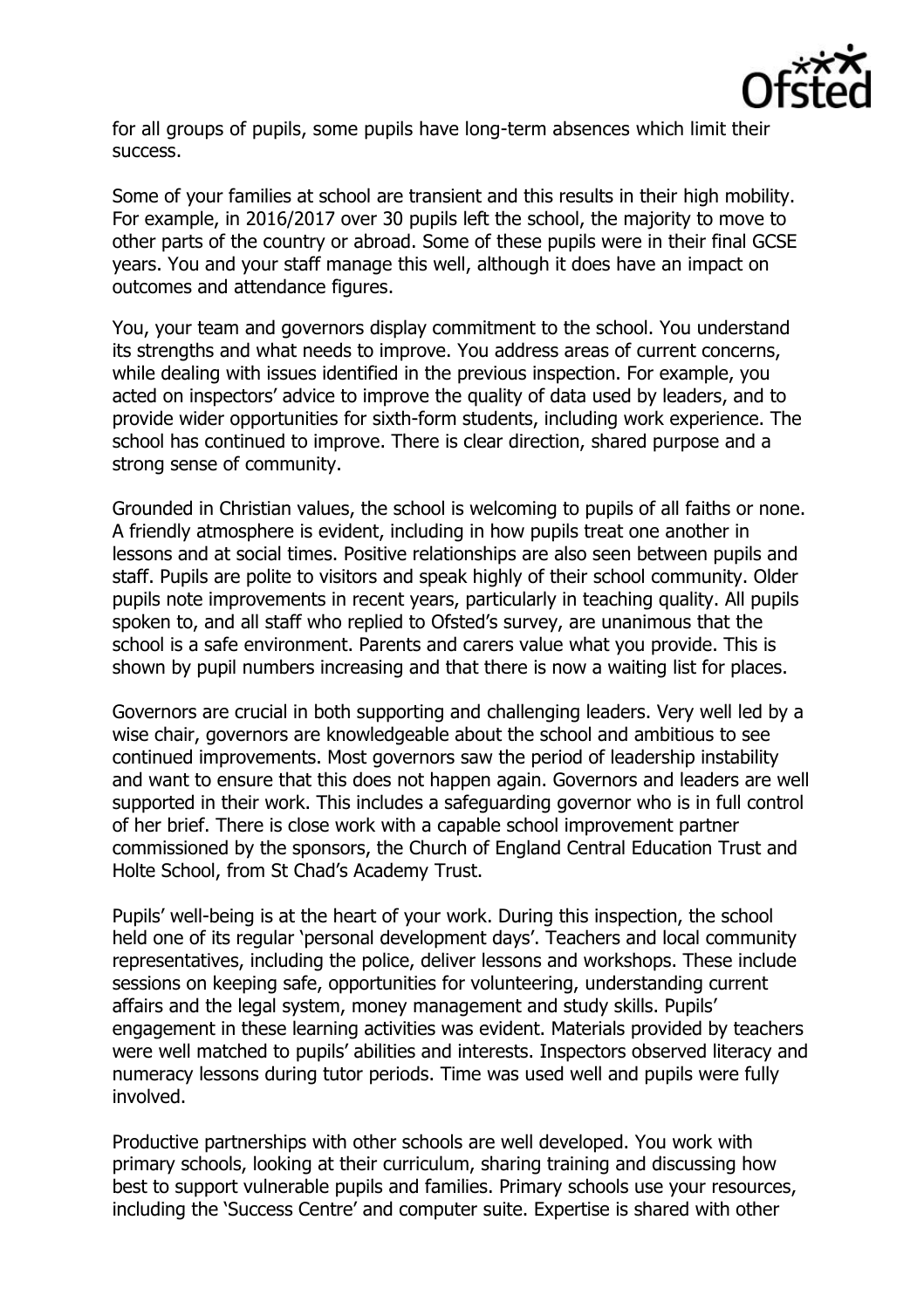

secondary schools. For example, you provide support to improve science and receive advice on design technology. You chair a faith-based cluster group of schools which was set up to share good practice.

### **Safeguarding is effective.**

The school has a strong culture of safeguarding. Policies, processes and practices are very well established and effective. Pupils in need of support are identified quickly. Appropriate and timely help is then offered, including to families if required. All support is monitored, including strong governor oversight. Leaders are aware of any issues within the local community and work closely with external agencies. The local authority recognises the high quality of these partnerships.

Pupil safeguarding records are detailed and recruitment systems are rigorous. Staff are well trained and vigilant. All pupils spoken to feel safe under their care. Pupils can explain how they learn to keep safe and to check risks. This includes knowing the importance of maintaining and respecting British values, keeping themselves safe online and within relationships. Pupils say that there are pupils known as 'Blue Coat Guardians' and trusted adults they can approach if they have concerns, and that matters are resolved quickly and successfully. All staff who responded to Ofsted's survey feel that the school is safe and that any instances of bullying are well dealt with.

Together, senior leaders, governors and staff have ensured that safeguarding arrangements have the highest priority and are fit for purpose.

# **Inspection findings**

- In 2016 and 2017 disadvantaged pupils who left Year 11 made far less progress than other pupils nationally. Inspectors focused upon how effectively leaders and managers ensure that current disadvantaged pupils make at least the progress of which they are capable. The principal's decision to lead on, and be directly accountable for, disadvantaged pupils' performances this year indicates how seriously the matter is taken. Leaders have looked at best practice across several schools and provided training for staff. Teaching staff are now held closely to account for outcomes gained by disadvantaged pupils. Each disadvantaged pupil is identified, their needs assessed and funds used to give additional support, as required. Governors are informed of pupils' progress via their teaching, learning and student welfare committee.
- School assessment data indicates that disadvantaged pupils are making gains in their learning. Pupils' books show that they now make better progress. Teachers set tasks matched to pupils' abilities and the standard of work matches target grades set for pupils. Nevertheless, leaders know that there is more to do.
- **IMPROVING PUPILE 11 Interpollet attendance noted during the previous inspection had continued** up until 2016. It then fell to below the national average. Current attendance has improved for all learner groups and is now close to the national average. Leaders pointed to a range of close tracking, supportive work in the 'Success Centre' and incentives, which have improved attendance. Improved teaching and involving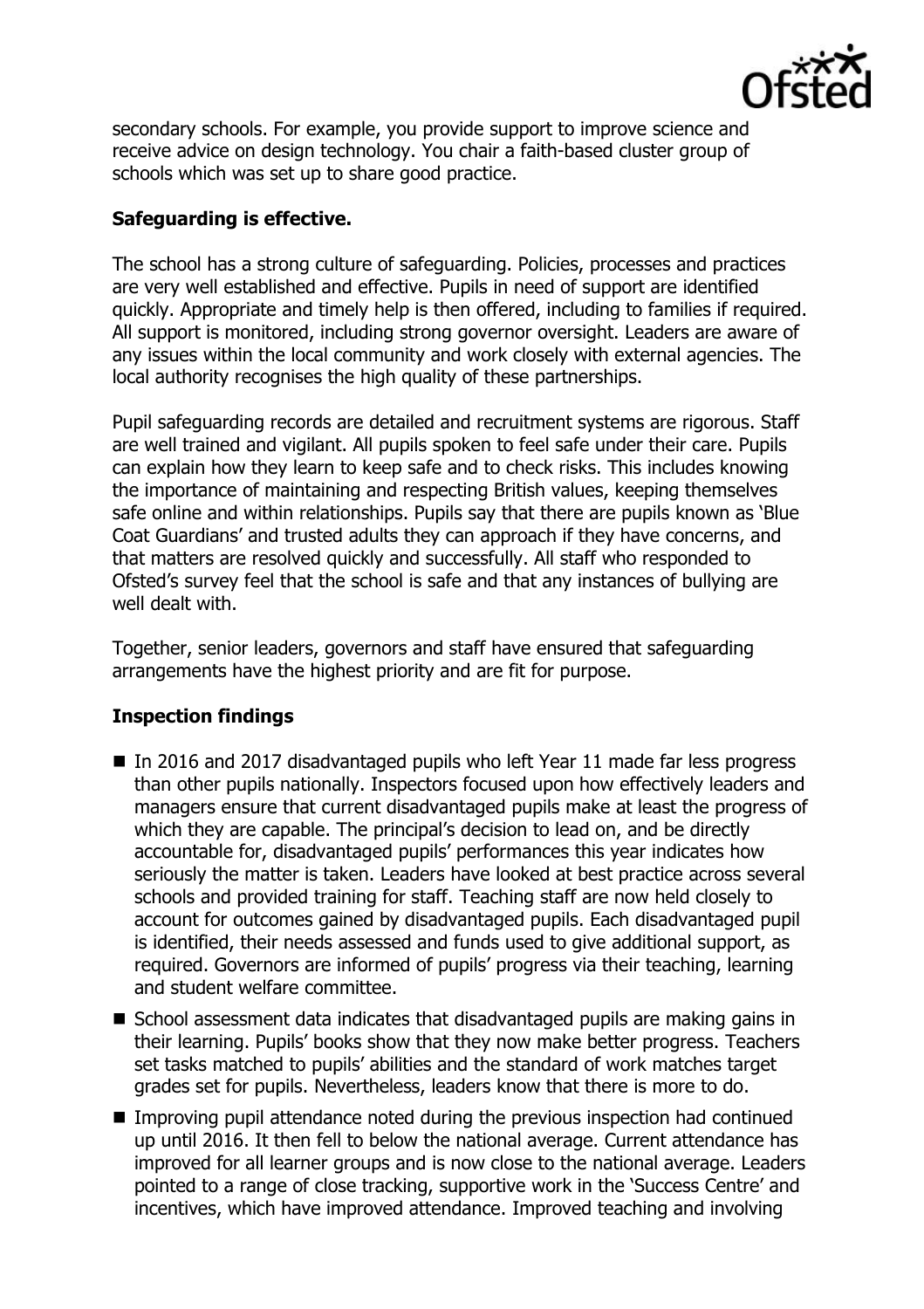

pupils more in their learning are also major features in encouraging higher attendance. Although decreasing, the proportion of pupils who are regularly absent is higher than the national average. Leaders accept that absence must not become a barrier to ensuring even stronger rates of progress for pupils.

- **Pupil's behaviour had been good during the previous inspection. Since then,** although falling, levels of exclusion were above the national average. Behaviour is calm in lessons and during social times. Pupils are friendly and courteous. All pupils spoken to, and a very large majority of staff, feel that behaviour is at least good, and inspectors support these views.
- During the previous inspection, you were asked to develop the quality of teaching. Following the focus upon training, challenge and the introduction of a coaching programme, some teachers have improved their practice, others have left the school. Your high expectations of the quality of teaching, learning and assessment are understood. Teaching has also improved via a curriculum review. There is now more time to deliver courses and pupils are studying subjects in greater depth. As a result, pupils are making better progress. However, there is a small number of option subjects where achievement is not yet consistently strong.
- Leaders' monitoring and evaluation of standards is effective. Leaders, including governors, are aspirational, ambitious and quietly relentless. Self-evaluation is overly detailed but it is honest and appropriately self-critical. The phrase, 'there is more to do' is often used by leaders and governors. You have developed a culture of a learning community working together. This creates capacity which means that change and improvement are sustainable.

### **Next steps for the school**

Leaders and those responsible for governance should ensure that:

- $\blacksquare$  there are clear arrangements for measuring the success of leaders' work to support disadvantaged pupils achieving higher outcomes, which improve life chances
- $\blacksquare$  they decrease the persistent absence of a small number of pupils
- $\blacksquare$  pupils make better progress in the small number of options subjects where achievement is not consistently strong.

I am copying this letter to the chair of the board of governors, the directors of the Church of England Central Education Trust, the director of education for the Diocese of Lichfield, the regional schools commissioner and the director of children's services for Walsall. This letter will be published on the Ofsted website.

Yours sincerely

Nigel Griffiths **Ofsted Inspector**